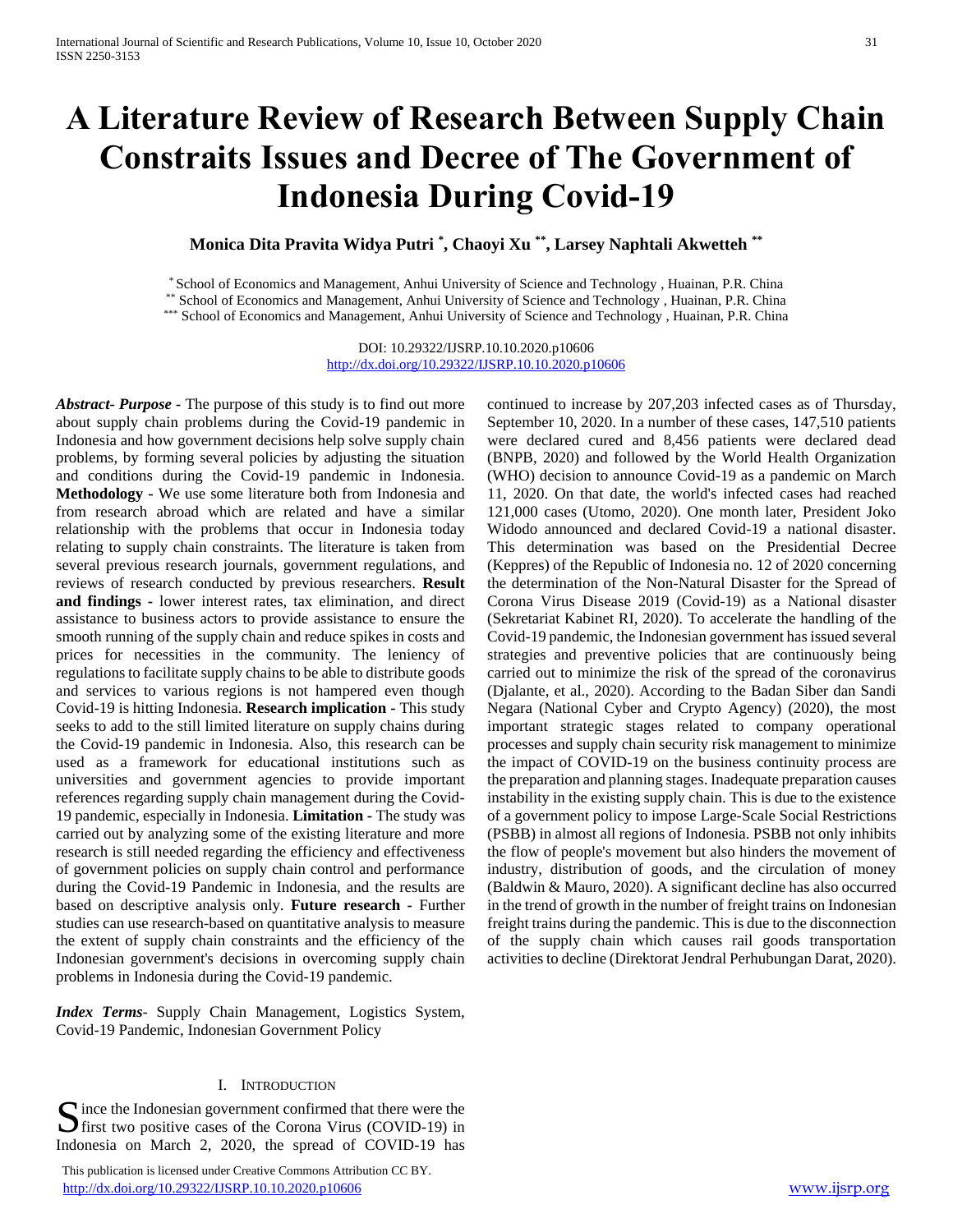

*Figure 1: Total cargo of Indonesian freight trains Source: Direktorat Jendral Perhubungan Darat (2020)*

 Further research is needed to understand the main barriers to supply chain management in Indonesia during Covid-19. Therefore, this study further aims to discuss trends, challenges, and perspectives on supply chain management systems in Indonesia during a pandemic. Based on this discussion, a solution was produced for the supply chain system in Indonesia, especially for the new normal Covid-19 pandemic.

## II. RESEARCH MOTIVATION

 The supply chain that runs in the public sector in 2020 tends to slow down, followed by a policy of regional restrictions in various regions in Indonesia as a measure to prevent the spread of Covid-19 in Indonesia (Mas'udi & Winanti, 2020). According to Permana (2020) states that the pandemic and the new normal provide opportunities for the people's economic sector to enter the supply chain, which so far has only been controlled by big players and no longer places it on the periphery of the economic system.

 Problems in the supply chain not only hit Indonesia but also other countries such as China as the first country infected with Covid-19. At the start of the second quarter in April when factory workers returned to their routine, the supply chain in China was still not as smooth as before the outbreak period (Chin, et al., 2020). Several preventive steps taken by China to boost their economic growth rate by reducing the social insurance burden on individual companies, reducing investment in infrastructure, increasing consumption, maintaining liquidity and lowering borrowing costs, stabilizing jobs, and more stimulus policies are being developed (Kupferschmidt & Cohen, 2020).

 The Indonesian government has currently issued policies that focus on the community, such as direct social assistance, tax incentives, relaxation and restructuring of SME loans, expansion of SME financing, and business recovery and consolidation (SETKAB, 2020). This policy has been running positively in the community, marked by the distribution of Rakyar Business Credit (KUR) which has increased significantly as well as credit expansion by state-owned banks which is expected to help recover the pace of the economy and save the supply chain that was hampered at the beginning of the Covid-19 pandemic at the beginning of the year 2020 (Kementerian Koordinator Bidang Perekonomian Republik Indonesia, 2020). Additional subsidies for KUR that focus on SMEs are expected to provide fresh air for entrepreneurs to survive this pandemic.

 Further research is needed to understand the main obstacles to the supply chain cycle in Indonesia during the Covid-19 pandemic. Therefore, this study aims to evaluate and identify barriers and risks to the supply chain in Indonesia during the Covid-19 pandemic to overcome supply chain interruptions in Indonesia during the Covid-19 pandemic.

#### III. RESEARCH PROBLEM

 The number of closings of factories, shops, companies, and SMEs has an immediate impact on one another among business actors. This is supported by downstream factories that rely on the spare parts they produce by SMEs. Without the spare parts and good logistics required to load materials and deliver products, many factories can barely produce or have no place to store their products (Xinhau, 2020). The same thing also applies in Indonesia, where the process of the supply chain is hampered where there is a decrease not only in production but also in the logistics supply chain, according to a report from Aptrindo in Mayasari (2020), namely a decrease in demand of up to 60% due to limited transportation fleets. On the other hand, there is a surge in demand through e-commerce applications, which is the best choice for people to still be able to meet their needs.

 The increase in demand from e-commerce has not made supply chain stability run smoothly during the Covid-19 pandemic in Indonesia. This is due to strict regional restrictions with the implementation of health protocols which make it difficult for the supply chain to meet community needs. Limited raw materials from suppliers is also another factor in supply chain inhibition. Reduction of labor due to reduced company income in carrying out the production process causes scarcity of the supply chain and demand that continues to explode from time to time. However, the amount of supply chain growth still tends to decline, which is a crucial issue that must be addressed to increase supply chain growth and economic stability in Indonesia ahead of the new normal Covid-19 period.

#### IV. LITERATURE OVERVIEW

### *Supply Chain*

 Disruption of the supply chain can pose significant challenges and can affect the performance of an organization (Hendricks & Singhal, 2003). The incidence of natural disasters such as the tsunami in Japan in 2011 to the financial crisis in 2008 has provided a concrete picture of how the interconnectedness and nature of the supply chain can amplify even the smallest disruption (Hendricks & Singhal, 2003). So that various studies have emerged that try to explain the antecedents of robust supply chains, starting from the network level (Kim, et al., 2015) to the organizational level (Bode, et al., 2011).

 The level of disruption to business networks during the Covid-19 pandemic has challenged much of the previous understanding of resilient supply chains. Recent research states that this crisis has caused a rapid decline in several business and economic indicators, including the flow of productivity to global GDP (Harris, 2020). Several business sectors have also been hit due to the policy of reducing working hours and this is followed by a 16.24% reduction in workforce (Baveja, et al., 2020) and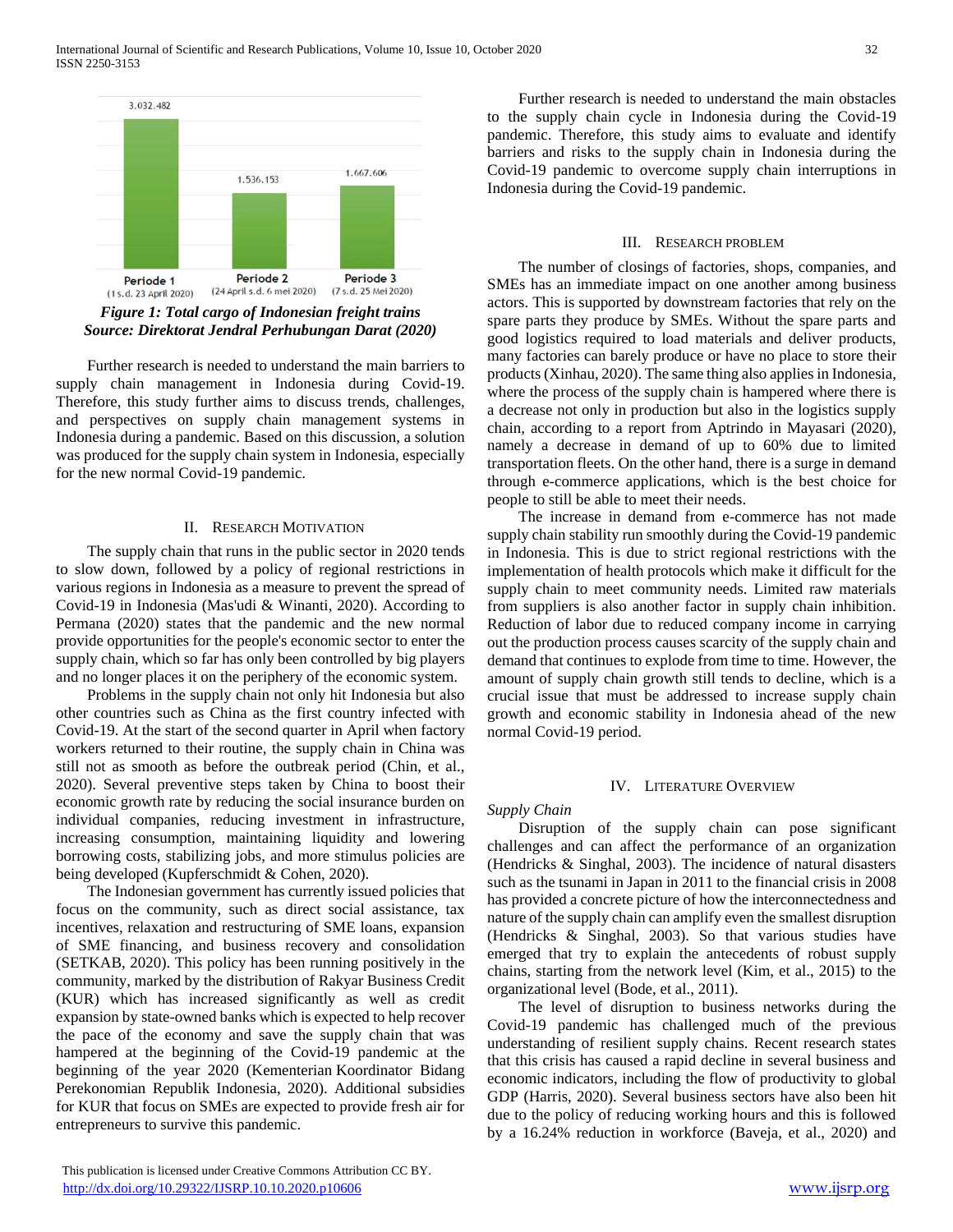exacerbated by the closure of workplaces. According to Araz et al. (2020) that the Covid-19 pandemic is the biggest disruption and has had the most severe impact on global supply chains in the past decade. Each pandemic and supply chain provides its own imitation model of global supply chain disruption and predicts the severity of the impact of the Covid-19 pandemic on supply chain performance in various aspects (Ivanov, 2020).

 In short, the Covid-19 pandemic has placed unprecedented pressure on supply chains in Indonesia and globally in most business and product categories. Previous literature on supply chain forecasting and disruption has been able to provide an early picture of the indications of the factors that can cause it. So that the Indonesian government with all the preventive steps that have been taken can predict the demand that will explode in the initial phase of the Covid-19 pandemic so that it can provide early warning and can give more priority to important supply chains.

#### V. LOGISTIC MANAGEMENT

 According to the definition issued by the council of Logistics Management in Szymonik (2012) where logistics management is part of supply chain management which is responsible for planning, implementing, and controlling forward and backward flow that is efficient, effective and as a storage of goods, services and related information between points. origin and point of consumption to be able to meet handling needs. Responding to the problem of the Covid-19 pandemic requires an update on the need to be able to review previous literature on supply chain and logistics management (Laan, et al., 2016) and disaster relief management (Gupta, et al., 2016), risk management and practices resilience in supply chains (Wieland & Wallenburg, 2013) (Hohenstein, 2015) and to be able to better understand operations in epidemic control (Dasaklis, et al., 2012) (Hobbs, 2020).

 The regional lockdown policies and large-scale restrictions (PSBB) that apply in various regions including Indonesia (Hirawan & Verselita, 2020) have led to a dramatic increase in demand for consumer goods and a pattern that is difficult to predict (Joshi & Rahman, 2015). To overcome this challenge, several entrepreneurs are working with government agencies, organizations, and business stakeholders to solve supply chain logistics problems in order to control the growing demand.

#### Supply chain constrait issues in emerging country

 Supply chain constraints as well as stronger demand have recorded significant growth (Saptana, 2016). Several industries targeted at the supply side were forced to close their businesses, most of which were marginal companies (Baldwin & Mauro, 2020). Resolutions are needed to be able to realize more productive changes to reduce the adverse impact of constraints on supply chain profitability (Simatupang, et al., 2004). There are two ways in which a supply chain constraint-based approach can help managers improve supply chains, namely by providing a reliable global performance measure that helps chain members measure progress on achieving total supply chain revenue and by focusing on remedial efforts that have a dramatic impact on the performance of the supply chain (Stefanovic, 2014).

Supply chain constraints and economic losses were followed by the economic decline of all business networks caused by shocks due to the Covid-19 pandemic (Shafi, et al., 2020). The impact of

 This publication is licensed under Creative Commons Attribution CC BY. <http://dx.doi.org/10.29322/IJSRP.10.10.2020.p10606> [www.ijsrp.org](http://ijsrp.org/)

this supply chain constraint occurred as a result of regional lockdown policies and social restrictions in various regions in Indonesia in order to reduce the spread of the Covid-19 virus (Ozili & Arun, 2020). The production process experiences barriers to social lockdowns and restrictions in various regions due to insufficient product availability between companies and will cause obstacles to both production and control activities in the supply chain (Oxford Business Group, 2020). These conditions ultimately require adjustment of policy strategies related to supply chain settlement and adjustment during the Covid-19 pandemic so that supply chain stability is maintained.

# VI. INDONESIA GOVERNMENT POLICIES REGULATING SUPPLY **CHAINS**

 During the Covid-19 pandemic, there was a decline in logistics performance which affected the fulfillment of supply chains in Indonesia. In 2019 the logistics business grew 15%, while in 2020 during the 5 months of the Covid-19 pandemic in Indonesia, it experienced a drastic decline and lost and fell to 60%, while the business utility was only around 40% (APTRINDO, 2020). Until August 2020 only 40% of the total supply chain distribution capacity was working, this was due to the social lockdown and restriction policies set by the government since the beginning of the Covid-19 pandemic in Indonesia (Patunru, et al., 2020). Several strategic steps have been taken by the government to stabilize the supply chain and logistics distribution to the public in full, starting from relaxing the repayment of principal loans for freight forwarding companies for 12 months, either through investment loans through banks or non-banks (leasing), to reducing loan interest rates by 50 %, income tax Article 21 (Pph Article 21) is eliminated for 12 months, relaxation of income tax article 23 (Pph Article 23), relaxation of income tax article 25 (Pph Article 25), providing direct cash assistance to industry players to support supply chains, and certainty of business permits and operating permits for transportation vehicles (APTRINDO, 2020).

#### VII. LITERATURE SUMMARY

 There are 10 strategies to improve and overcome supply chain constraints according to Simatupang et al. (2004) namely utilizing an ERP system that has automatic features and supply chain management functionality, using standardization of ERP, increasing supply chain transparency, gaining data insights through ERP, real-time inventory management, monitoring vendor performance, level of awareness of expenses, increasing return management, just-in-time model and streamlined accounting. However, with the conceptual integration of the previous theory and the conceptual framework of the theory above (Simatupang, et al., 2004) (Saldanha, et al., 2015) (Simatupang, et al., 2004) (Larsen & Bagchi, 2002) (Sanders & Premus, 2005), this paper has identified four main strategies that will be used in analyzing overcoming supply chain constraints in Indonesia. The four main strategies are based on increasing supply chain transparency, real-time inventory management, monitoring vendor work, and level of awareness of expenses. According to (Yuan, 2011) defines the constraints of the supply chain involving internal and external processes: therefore the four strategies above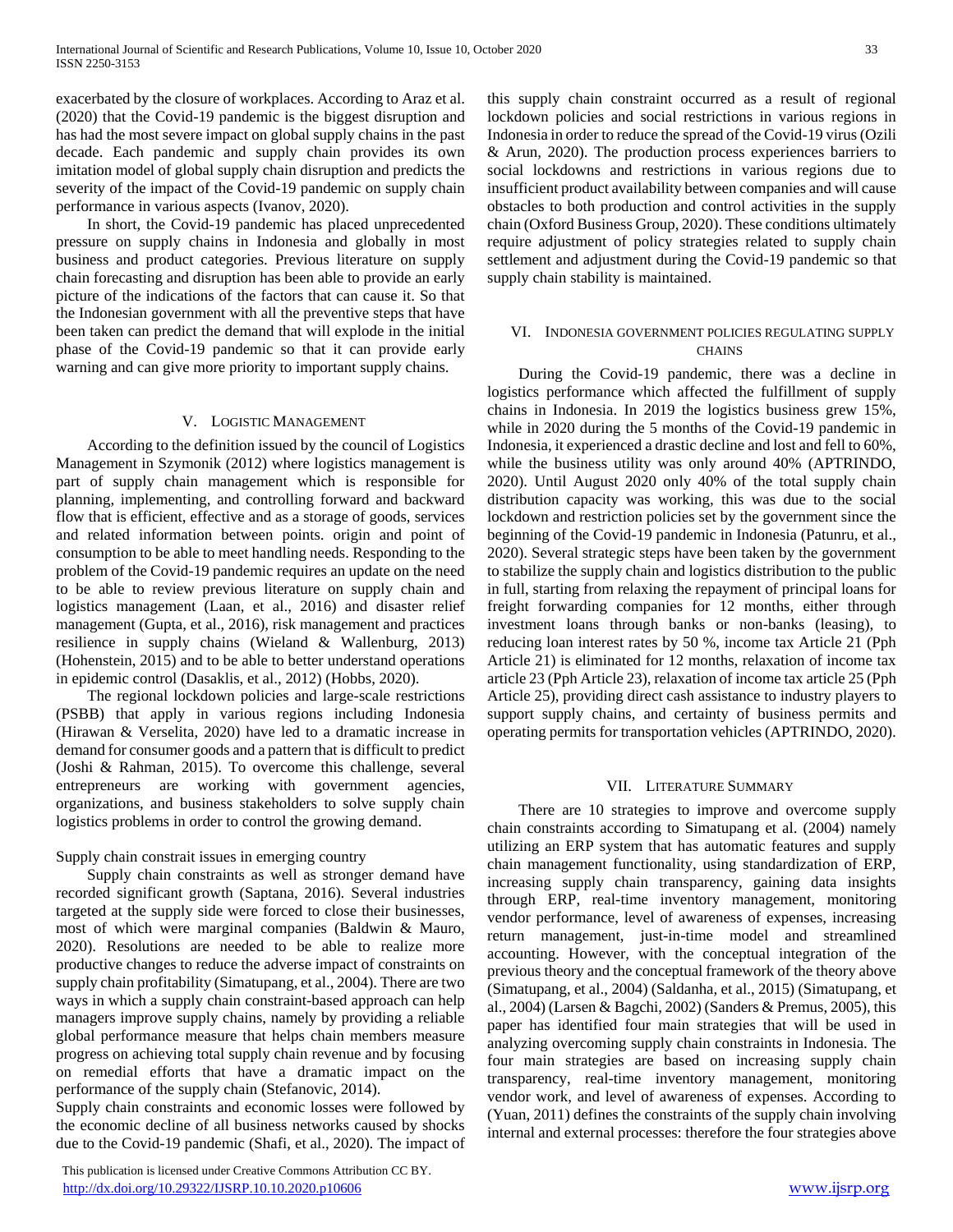will be classified into internal and external factors based on the source of their impact. Internal factors are caused from within the company, while external factors are influenced from outside the company.

 Internal factors consist of increasing supply chain transparency and the level of awareness regarding expenditures. Increasing supply chain transparency in the business sector will be the main measure of the success and sustainability of the supply chain during the Covid-19 Pandemic, especially in Indonesia. This section will study the attitudes, perceptions, and knowledge of business owners about supply chain transparency that they have been implementing so far because it is very important to be able to find out more details about supply chain handling and further policy decisions from business owners. Expenditure monitoring is also an important aspect of the sustainability of the supply chain, especially during the Covid-19 pandemic, because there is limited space for the continuity of the supply chain, causing both business owners and the community and government to work together to provide the best gap for the continuity of supply chains in Indonesia.

 On the other hand, external factors include real-time inventory management and monitoring of vendor performance. Some of the current problems during the Covid-19 pandemic are the disconnection of the supply chain as a result of regional lockdowns and social restrictions imposed in several regions which makes it difficult to get the main raw materials for production. Not only raw material difficulties but lack of supervision on vendor performance has led to a decline in the quality of the existing supply chain. The granting of limited permits and access for business actors to provide flexibility in the distribution of their supply chains by the Indonesian government has not yet been able to solve this problem. This is due to the reduction in the number of employees due to the lack of income due to lockdowns and restrictions on areas in various areas that narrow the space for production from existing business patterns. More support from the government is needed and a little leniency on public space and safety guarantees for workers. The government has provided assistance in the form of tax concessions and direct cash assistance to businesses to continue their business, which more or less has helped sustain the supply chain to meet needs during the Covid-19 pandemic in Indonesia. Therefore, it is necessary to have a government perception regarding the extent to which the supply chain has been running and to acknowledge government support for supply chain constraints in Indonesia. In addition, testing the readiness of the new work structure of the supply chain is also very important to find out how effective the new policies that have taken place during the Covid-19 pandemic in Indonesia are.

# *Table 1. Literature Summary of Supply Chain Constraints during the Covid-19 Pandemic and Indonesian Government Policies*

| <b>Key Element</b> | <b>Description</b> | <b>Source</b>      |
|--------------------|--------------------|--------------------|
| Organizational     | Knowledge<br>of    | (Saldanha, et al., |
|                    | overcoming supply  | $2015$ ).          |
|                    | chain constraints. | (Simatupang, et    |
|                    |                    | $2004$ ,<br>al.,   |
|                    |                    | &<br>(Larsen)      |

 This publication is licensed under Creative Commons Attribution CC BY. <http://dx.doi.org/10.29322/IJSRP.10.10.2020.p10606> [www.ijsrp.org](http://ijsrp.org/)

|                           | Organizational<br>culture in managing<br>the supply chain.                                                                                                                                                                                                                                                                               | Bagchi,<br>$2002$ ),<br>(Sanders<br>&<br>Premus,<br>$2005$ ),<br>(APTRINDO,<br>2020)                                                 |
|---------------------------|------------------------------------------------------------------------------------------------------------------------------------------------------------------------------------------------------------------------------------------------------------------------------------------------------------------------------------------|--------------------------------------------------------------------------------------------------------------------------------------|
| Market<br>and<br>Industry | Adoption of supply<br>chain<br>constraint<br>handling.                                                                                                                                                                                                                                                                                   | (Nowakowska &<br>Moroz,<br>2013),<br>(Lockamy<br>&<br>Draman,<br>1998).<br>(Larsen<br>&<br>Bagchi, 2002)                             |
| <b>External Support</b>   | The policies of each<br>industry<br>to<br>overcome<br>supply<br>chain constraints.<br>Industry awareness<br>in saving business<br>industrial<br>and<br>turnover.                                                                                                                                                                         | (Nguegan<br>&<br>Mafini,<br>2017),<br>(Simatupang,<br>et<br>al.,<br>2004),<br>(Sabet,<br>al.,<br>et<br>2017),<br>(APTRINDO,<br>2020) |
| Government<br>policy      | Government<br>initiatives<br>in<br>implementing<br>supply<br>chain<br>policies during the<br>Covid-19 pandemic.<br>The availability of a<br>research center to<br>support the handling<br>supply<br>of<br>chain<br>during<br>constraints<br>Covid-19<br>the<br>pandemic.<br>Regulations<br>and<br>policies for supply<br>chain handling. | (OCHA & RCO,<br>2020),<br>(OECD,<br>2020),<br>(Goller,<br>2020),<br>(APTRINDO,<br>2020)                                              |

#### VIII. RESEARCH CONTRIBUTION

 The findings of this paper not only identify constraints and constraints on supply chain distribution during the Covid-19 pandemic that hinder the circulation and distribution of goods and services but also indicate important steps that other countries can replicate in taking policies to remove bottlenecks in supply chains. in Indonesia. Thus, the conceptual framework and findings of this paper may be applied in other developing countries that have similar problems with Indonesia today. The paper also identifies steps the Indonesian government has taken to prevent bottlenecks in Indonesia's supply chain. Therefore, business actors and businesses can focus on returning to producing goods and services in order to restore economic activity in Indonesia. In addition, full support from the government and the policies that have been issued are very important in regulating the regulation and circulation of goods in the supply chain in Indonesia during the Covid-19 pandemic and can be used as guidelines and references to support and improve the supply chain that was hampered at the beginning of the Covid-19 pandemic.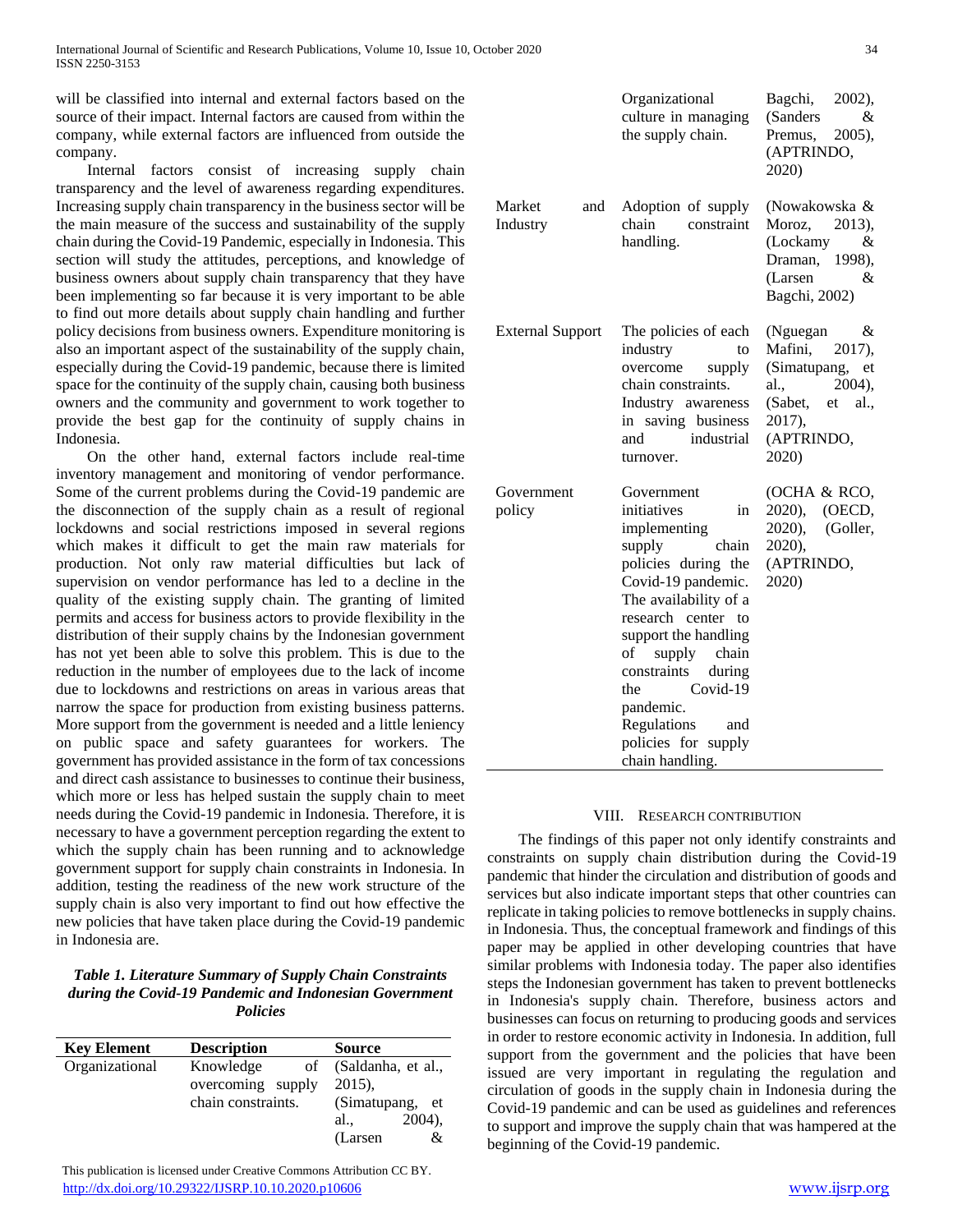#### **REFERENCES**

- [1] APTRINDO, 2020. Tantangan Distribusi Logistik pada Masa Pandemi Covid-19. [Online]
- [2] Available at: https://aptrindo.or.id/assets/uploads/Tantangan\_Distribusi\_Logistik\_pada\_ Masa\_Pandemi\_Covid19.pdf [Accessed 12 September 2020].
- [3] Araz, O., Choi, T. M., Olson, D. & Salman, F. S., 2020. Data analytics for operational risk management.. Decision Sciences.
- [4] Baldwin, R. & Mauro, B. W. d., 2020. Economics in the Time of COVID-19. London, UK: CEPR Press.
- [5] Baldwin, R. & Mauro, B. W. d., 2020. Economics in the Time of COVID-19. [Online]
- [6] Available at: https://cepr.org/sites/default/files/news/COVID-19.pdf [Accessed 12 September 2020].
- [7] Baveja, A., Kapoor, A. & Melamed, B., 2020. Stopping COVID-19: A pandemic-management service value chain approach. SSRN Scholarly Paper No. ID 3555280.
- [8] BNPB, 2020. Satuan Tugas Penanganan COVID-19. [Online] Available at: https://covid19.go.id/ [Accessed 11 September 2020].
- [9] Bode, C., Wagner, S. M., Petersen, K. J. & Ellram, L. M., 2011. Understanding responses to supply chain disruptions: Insights from information processing and resource dependence perspectives.. Academy of Management Journal, 54(4), p. 833–856.
- [10] Brustbauer, J., 2016. Enterprise risk management in SMEs: Towards a structural model. International Small Business Journal, 34(1), pp. 70-85.
- [11] BSSN, 2020. Panduan Keamanan Siber Manajemen Risiko Keamanan di Tengah Pandemi Covid-19. Jakarta.
- [12] Chin, H., Kong, W., He, W. & Cheung, D., 2020. COVID-19 impacts on China's economy and global supply chains: Recent developments and updated assessments. Fung Busines Intelligence, pp. 1-26.
- [13] Darat, D. J. P., 2020. Tantangan Industri Logistik Dalam Masa Pandemi COVID-19. Jakarta, Webinar Transportasi dan Logistik Saat dan Pasca Pandemi Covid-19 di Indonesia.
- [14] Darmawi, H., 2016. Manajemen Risiko. Jakarta: Bumi Aksara.
- [15] Dasaklis, T. K., Costas, P. P. & Nikolaos, P. R., 2012. Epidemics control and logistics operations: A review. International Journal of Production Economics, Volume 139, pp. 393-410.
- [16] Djalante, R. et al., 2020. Review and analysis of current responses to COVID-19 in Indonesia: Period of January to March 2020. Progress in Disaster Science, Volume 6.
- [17] Goller, L., 2020. COVID-19 Impact: The State –and Future –of the Supply Chain. [Online]
- [18] Available at: https://www.rangeme.com/blog/covid19-impact-the-state-andfuture-of-the-supply-chain/ [Accessed 12 September 2020].
- [19] Gupta, S., Martin, K. S., Reza, Z. F. & Niki, M., 2016. isaster management from a POM perspective: Mapping a new domain. Production and Operations Management, 25(10), pp. 1611-1637.
- [20] Harris, R., 2020. Covid-19 and productivity in the UK. Durham University Business School.
- [21] Hendricks, K. B. & Singhal, V. R., 2003. The effect of supply chain glitches on shareholder wealth. Journal of Operations Management, 21(5), pp. 501- 522.
- [22] Hirawan, F. B. & Verselita, A. A., 2020. Kebijakan Pangan di Masa Pandemi COVID-19. CSIS Commentaries, pp. 1-7.
- [23] Hobbs, J. E., 2020. Food supply chains during the COVID-19 pandemic. [Online]
- [24] Available at: https://doi.org/10.1111/cjag.12237
- [25] Hohenstein, N., 2015. Research on the phenomenon of supply chain resilience A systematic review and paths for further investigation. International Journal of Physical Distribution & Logistics Management, 45(1), pp. 90-117.
- [26] Ivanov, D., 2020. Predicting the impacts of epidemic outbreaks on global supply chains: A simulation-based analysis on the coronavirus outbreak (COVID-19/SARS-CoV-2) case. Transportation Research Part E: Logistics and Transportation Review, Volume 136.
- [27] Joshi, Y. & Rahman, Z., 2015. Factors Affecting Green Purchase Behaviour and Future Research Directions. International Strategic Management Review, 3(1-2), pp. 128-143.

 This publication is licensed under Creative Commons Attribution CC BY. <http://dx.doi.org/10.29322/IJSRP.10.10.2020.p10606> [www.ijsrp.org](http://ijsrp.org/)

- [28] Kim, Y., Chen, Y. S. & Linderman, K., 2015. Supply network disruption and resilience: A network structural perspective.. Journal of Operations Management, Volume 33, p. 43–59.
- [29] Kupferschmidt, K. & Cohen, J., 2020. China's aggressive measures have slowed the coronavirus. They may not work in other countries. [Online] Available at: https://www.sciencemag.org/news/2020/03/china-saggressive-measures-have-slowed-coronavirus-they-may-not-work-othercountries [Accessed 11 September 2020].
- [30] Laan, E., Dalen, J., Rohrmoser, M. & Simpson, R., 2016. Demand forecasting and order planning for humanitarian logistics: An empirical assessment. Journal of Operations Management, 45(1), pp. 114-122.
- [31] Larsen, D. T. S. & Bagchi, D. P., 2002. Challenges of Integration in Supply Chain Networks: An European Case Study. ACES Working Paper.
- [32] Lockamy, A. & Draman, R. H., 1998. A Constraint-Based Methodology for Effective Supply Chain Management. The International Federation for Information Processing , Volume 2, pp. DOI: 10.1007/978-0-387-35321-0.
- [33] Mas'udi, W. & Winanti, P. S., 2020. New Normal, Perubahan Sosial Ekonomi dan Politik Akibat COVID-19. Jogjakarta: Gajahmada University Press.
- [34] Mayasari, S., 2020. Ada Corona, Permintaan Jasa Truk Anjlok Hingga 60%. [Online]
- [35] Available at: https://industri.kontan.co.id/news/adacorona-permintaan-jasatruk-anjlok-hingga60 [Accessed 11 September 2020].
- [36] Mentri Koordinator Bidang Perekonomian Republik Indonesia, 2020. Peraturan Menteri Koordinator Bidang Perekonomian Republik Indonesia No. 8 tahun 2020, Jakarta: Mentri Koordinator Bidang Perekonomian Republik Indonesia.
- [37] Misbah, M., 2017. Asesmen Maturitas Manajemen Risiko Perusahaan pada Kontraktor Kecil dan Menengah. Jurnal Teknik Mesin Mercu Buana, 6(2), pp. 147-154.
- [38] Nguegan, C. A. N. & Mafini, C., 2017. Supply chain management problems in the food processing industry: Implications for business performance. Acta Commercii, 17(1), p. DOI: 10.4102/ac.v17i1.485.
- [39] Nowakowska, G. J. & Moroz, E., 2013. Theory of Constraits as an Effective Tool For Supply Chain Management. Advance Logistic Management.
- [40] OCHA & RCO, 2020. Indonesia Multi-Sectoral Response Plan to Covid-19. [Online]
- [41] Available at: https://reliefweb.int/sites/reliefweb.int/files/resources/covid19 msrp-v7.pdf [Accessed 11 September 2020].
- [42] OECD, 2020. Food Supply Chains and COVID-19: Impacts and Policy Lessons. [Online]
- [43] Available at: https://read.oecd-ilibrary.org/view/?ref=134 134305ybqvdf0kg9&title=Food-Supply-Chains-and-COVID-19-Impacts-andpolicy-lessons [Accessed 12 September 2020].
- [44] Oxford Business Group, 2020. The impact of Covid-19 on global supply chains. [Online]
- [45] Available at: https://oxfordbusinessgroup.com/news/impact-covid-19 global-supply-chains [Accessed 12 September 2020].
- [46] Ozili, P. K. & Arun, T., 2020. Spillover of COVID-19: impact on the Global Economy. SSRN Electronic Journal, Volume 10.2139/ssrn.3562570, pp. 1-  $27.$
- [47] Patunru, A., Octania, G. & Audrine, P., 2020. [Ringkasan Kebijakan] Penanganan Gangguan Rantai Pasok Pangan di Masa Pembatasan Sosial. [Online] Available at: https://id.cips-indonesia.org/post/ringkasankebijakan-penanganan-gangguan-rantai-pasok-pangan-di-masa-pembatasansosial [Accessed 12 September 2020].
- [48] Permana, P., Farhana, N. A. & Miantantri, K., 2020. Adaptasi Mobilitas Masyarakat Kota Dalam Masa Pandemi: Peluang Transisi Menuju Transportasi Berkelanjutan?. Dalam: New Normal, Perubahan Sosial Ekonomi dan Politik Akibat COVID-19. Jogjakarta: Gajah Mada University Press.
- [49] Qintharah, Y. N., 2019. Perancangan Penerapan Manajemen Risiko. Jurnal Riset Akuntansi Dan Komputerisasi Akuntansi, 10(1), pp. 67-86.
- [50] Sabet, E., Yazdani, N. & Leeuw, S. D., 2017. Supply chain integration strategies in fast evolving industries. The International Journal of Logistics Management, 28(1).
- [51] Saldanha, J. P., Mello, J. E., Knemeyer, A. M. & S, V. T. A., 2015. Coping Strategies for Overcoming Constrained Supply Chain Technology: An Exploratory Study. Transportation Journal, 54(2), p. 10.5325/transportationj.54.3.0368.